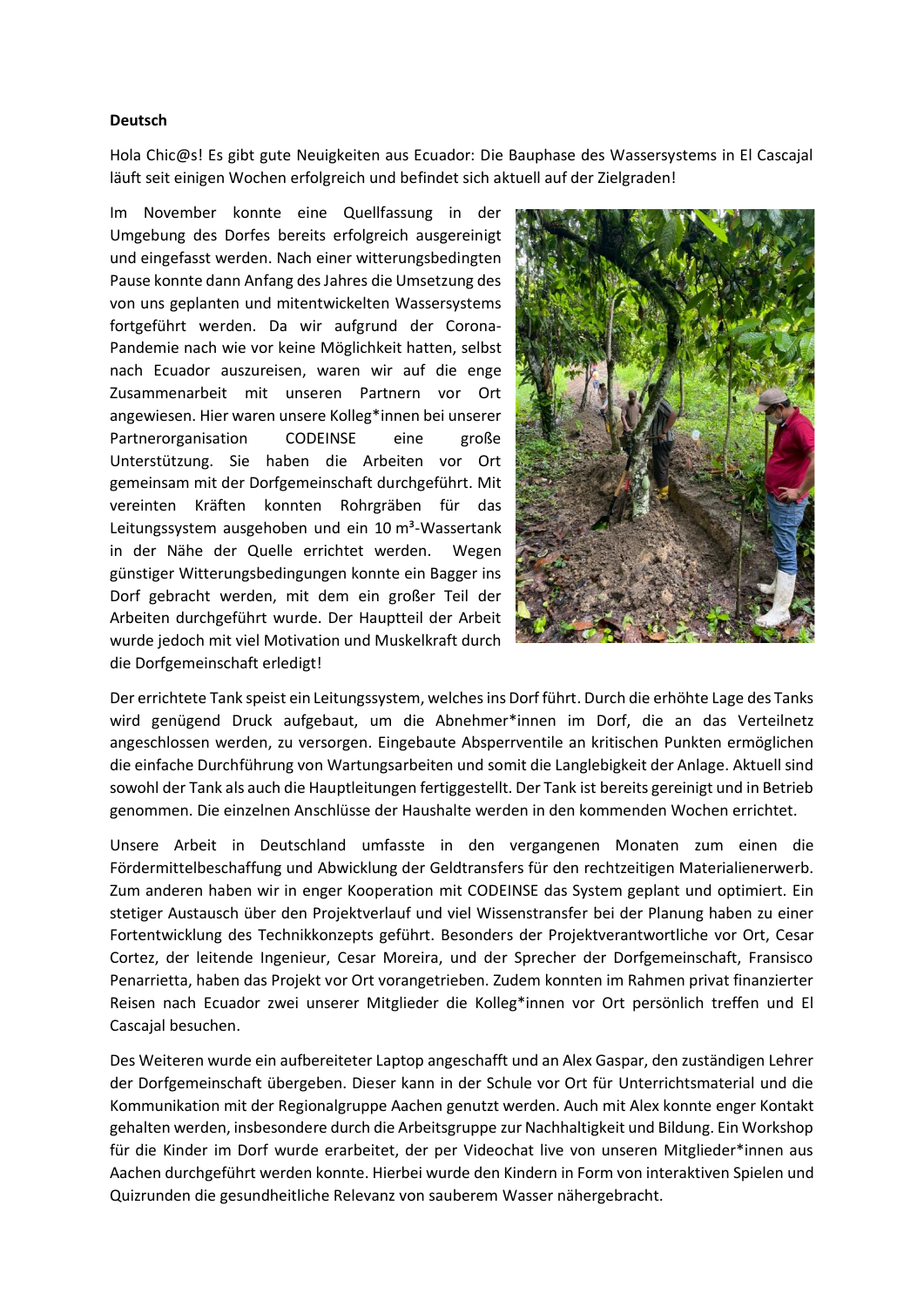Wir sind sehr stolz über die großen Fortschritte unseres Projektes in El Cascajal und freuen uns, wenn das Bauvorhaben im Mai abgeschlossen wird. All dies wäre nicht ohne die Unterstützung unserer Förderer möglich gewesen, besonders zu nennen seien hierbei die Wilo Foundation, Ein Körnchen Reis, die Aktion Selbstbesteuerung und die Städteregion Aachen. Vielen Dank!

Wir halten euch über alle weiteren Entwicklungen auf dem Laufenden.

Eure TeoG RG Aachen



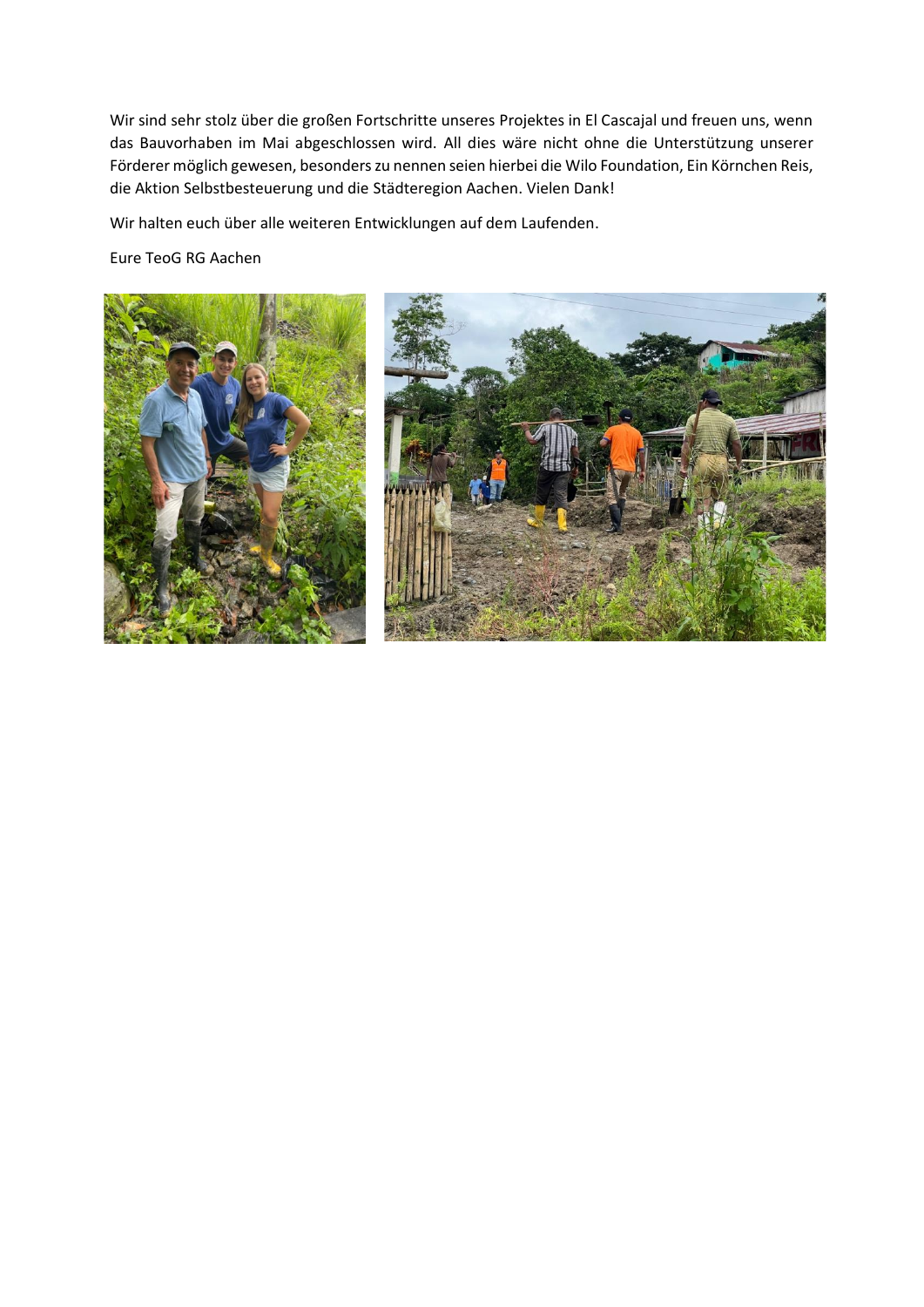## **Englisch**

Hola Chic@s! There is fantastic news from Ecuador: The construction phase of the water system in El Cascajal has been going on for several weeks and is currently in the final stage!

In November, a spring catchment in the vicinity close to the village could already be successfully cleaned out and taken in operation. After a temporary setback due to weather conditions, the implementation of the water system we had planned could resume at the beginning of this year. As we still had no possibility to travel to Ecuador ourselves due to the ongoing pandemic situation, we were dependent on the close cooperation with our local partners. Our colleagues at CODEINSE were a great support, carrying out the work on site alongside the village community. With their combined efforts, pipe trenches were dug for the water supply system and a 10  $m<sup>3</sup>$  water tank was built near the water caption. Thanks to favourable weather conditions, part of the work was done with an excavator that could be brought to the village. However, the main part of the work was done with a lot of motivation and muscle power by the villagers of El Cascajal!



The constructed tank feeds a pipe system that leads into the village. Due to the elevated position of the tank, enough pressure is built up to supply the individual water outputs next to the houses in the village which are connected to the distribution network. Shut-off valves at critical points make it easy to carry out maintenance work if needed. Currently, both the tank and the main pipe system have



been completed. The tank has already been cleaned and put into operation. The individual household connections will be installed in the upcoming weeks.

Our work in Germany in the past months included, on the one hand, the acquisition of funds and the handling of money transfers for the expedite material purchase. On the other hand, we planned and optimised the system in close cooperation with our partner organisation CODEINSE. A close exchange about the course of the project and a lot of knowledge transfer during planning led to a joint development of the technical concept. In particular, the person in charge at CODEINSE, Cesar Cortez, lead engineer responsible on site, Cesar Moreira, as well as the spokesman for the village, Fransisco Penarrietta, pushed the project forward. In addition, privately financed journeysto Ecuador by two of our members enabled us to meet our colleagues on site and to visit El

Cascajal.

Furthermore, a refurbished laptop was procured by the RG Aachen and transported to Ecuador by our member Jan. This was handed over to Alex Gaspar, the teacher in charge of the village community, and is now being used as teaching material. Close contact was also maintained with Alex, especially through the Sustainability and Education working group, which organized a workshop for the children in the village together with him. Our members in Germany conducted this via live video chat. The health relevance of clean water was discussed in the form of interactive games and quizzes.